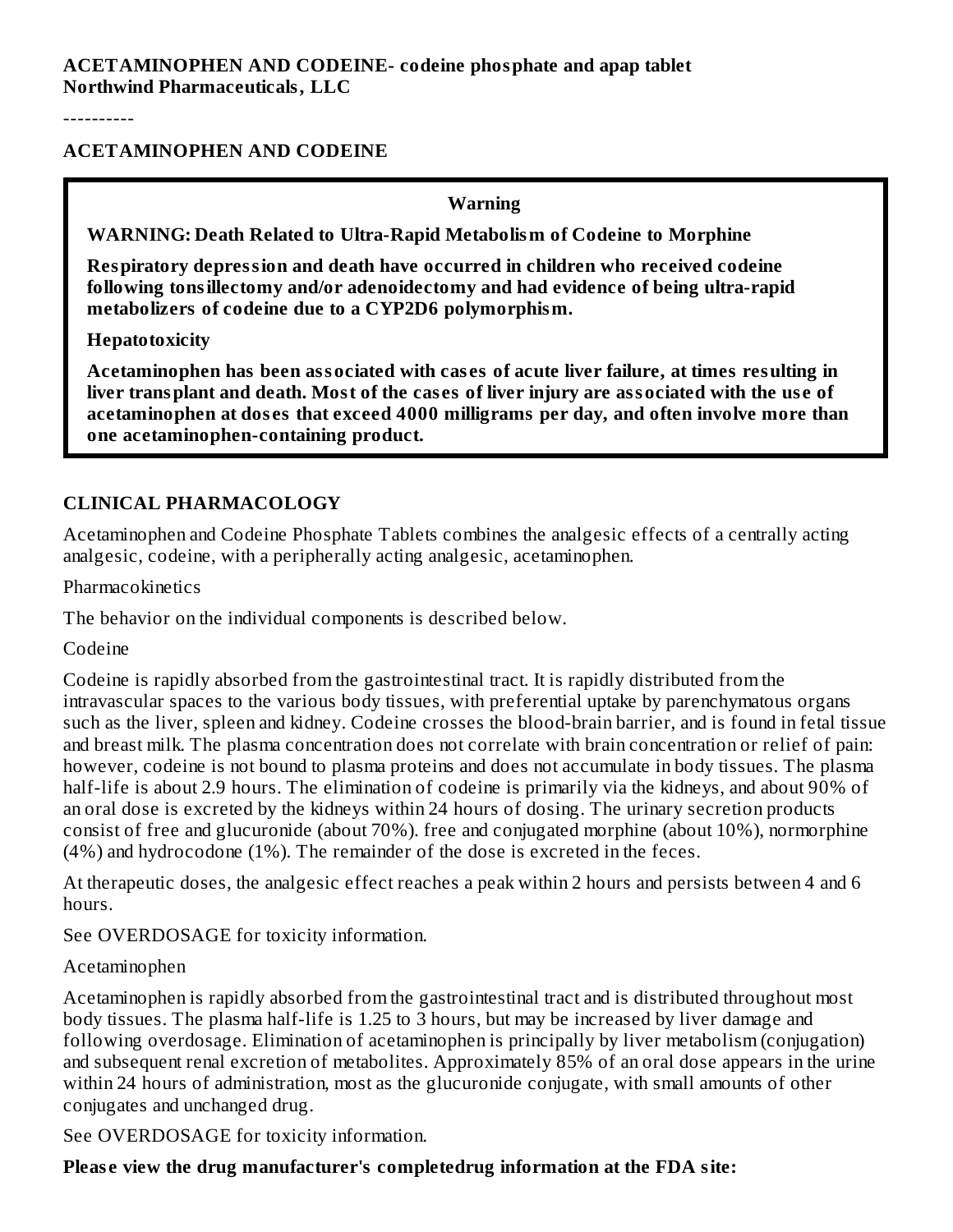#### **http://dailymed.nlm.nih.gov/dailymed/lookup.cfm?s etid=8bc4108b-314e-4a52-a37c-631c6b869b04**

## **Des cription**

Each tablet contains:

Acetaminophen, USP……………………………………………………..300 mg

Codeine Phosphate, USP…………………………………………………...30 mg

(Warning: May be habit forming)

Inactive ingredients: croscarmellose sodium, crospovidone, lactose monohydrate, magnesium stearate, microcrystalline cellulose, povidone, pregelatinized starch and stearic acid.

Acetaminophen and codeine is supplied in tablet form for oral administration.

Acetaminophen, 4'-hydroxyacetanlllde, IS a slightly bitter, white, odorless, crystalline powder, is a nonopiate, non-salicylate analgesic and antipyretic.

Codeine phosphate: 7,8-didehydro-4,5α-epoxy-3-methoxy-l7-methylmorphinan-6α-ol phosphate (1:1) (salt) hemihydrate, a white crystalline powder, is a narcotic analgesic and antitussive.

#### **Pleas e view the drug manufacturer's completedrug information at the FDA site: http://dailymed.nlm.nih.gov/dailymed/lookup.cfm?s etid=8bc4108b-314e-4a52-a37c-631c6b869b04**

## **Indications and Usage**

Acetaminophen and Codeine Phosphate Tablets, USP are indicated for the relief of mild to moderately severe pain.

# **Contraindications**

Codeine-containing products are contraindicated for post-operative pain management in children who have undergone tonsillectomy and/or adenoidectomy.

Acetaminophen and Codeine Phosphate Tablets should not be administered to patients who have previously exhibited hypersensitivity to codeine or acetaminophen.

# **WARNINGS**

## Hepatotoxicity

Acetaminophen has been associated with cases of acute liver failure, at times resulting in liver transplant and death. Most of the cases of liver injury are associated with the use of acetaminophen at doses that exceed 4000 milligrams per day, and often involve more than one acetaminophen-containing product. The excessive intake of acetaminophen may be intentional to cause self-harm or unintentional as patients attempt to obtain more pain relief or unknowingly take other acetaminophen-containing products.

The risk of acute liver failure is higher in individuals with underlying liver disease and in individuals who ingest alcohol while taking acetaminophen.

Instruct patients to look for acetaminophen or APAP on package labels and not to use more than one product that contains acetaminophen. Instruct patients to seek medical attention immediately upon ingestion of more than 4000 milligrams of acetaminophen per day, even if they feel well.

## Serious skin reactions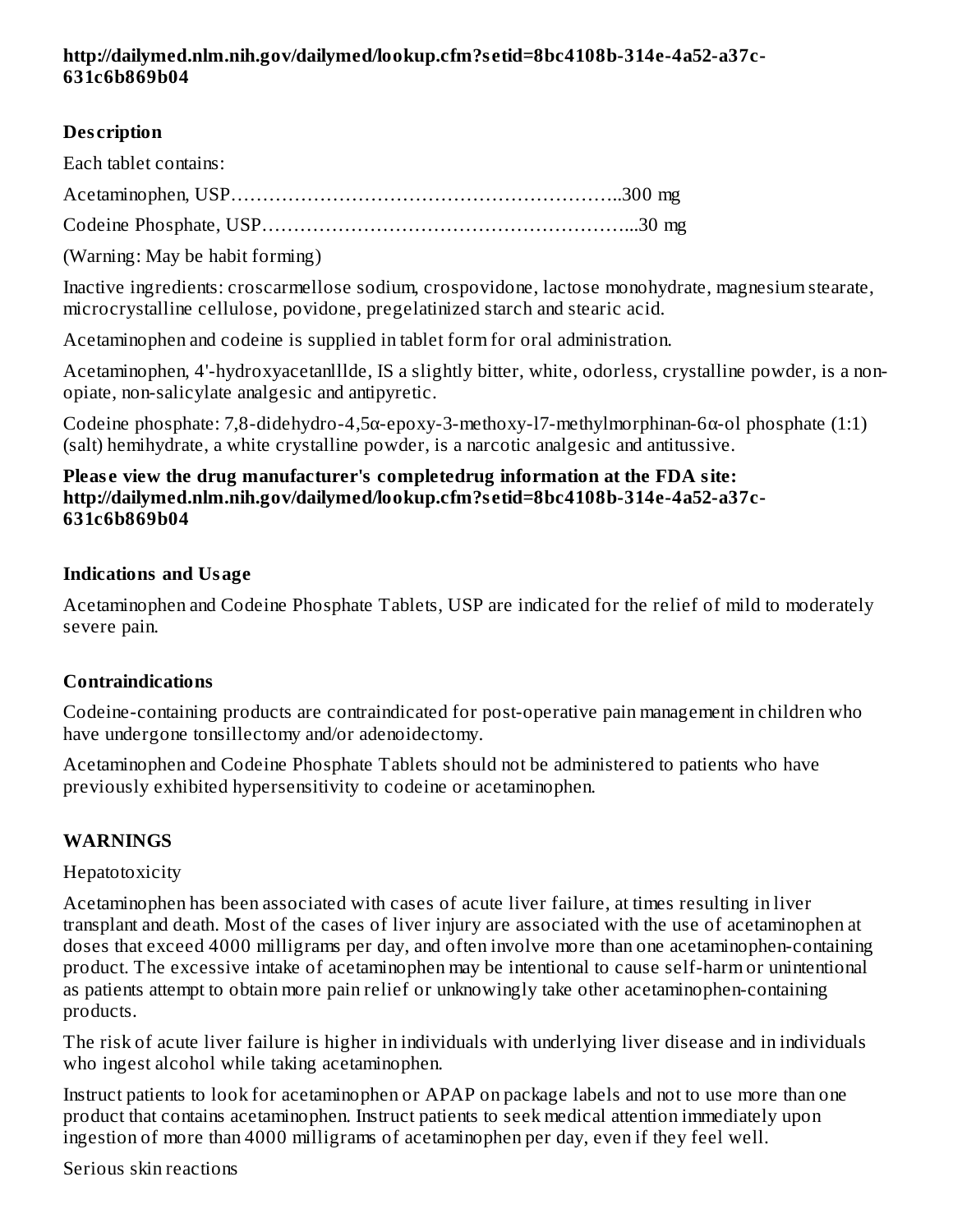Rarely, acetaminophen may cause serious skin reactions such as acute generalized exanthematous pustulosis (AGEP), Stevens-Johnson Syndrome (SJS), and toxic epidermal necrolysis (TEN), which can be fatal. Patients should be informed about the signs of serious skin reactions, and use of the drug should be discontinued at the first appearance of skin rash or any other sign of hypersensitivity.

Death Related to Ultra-Rapid Metabolism of Codeine to Morphine

Respiratory depression and death have occurred in children who received codeine in the post-operative period following tonsillectomy and/or adenoidectomy and had evidence of being ultra-rapid metabolizers of codeine (i.e., multiple copies of the gene for cytochrome P450 isoenzyme 2D6 of high morphine concentrations). Deaths have also occurred in nursing infants who were exposed to high levels of morphine in breast milk because their mothers were ultra-rapid metabolizers of codeine [see Precautions, Nursing Mothers].

Some individuals may be ultra-rapid metabolizers because of a specific CYP2D6 genotype (gene duplications denoted as  $*1/*1xN$  or  $*1/*2xN$ ). The prevalence of this CYP2D6 phenotype varies widely and has been estimated at 0.5 to 1% in Chinese and Japanese, 0.5 to 1% in Hispanics, 1 to 10% in Caucasians, 3% in African Americans, and 16 to 28% in North Africans, Ethiopians and Arabs. Data are not available for other ethnic groups. These individuals convert codeine into its active metabolite, morphine, more rapidly and completely than other people. This rapid conversion results in higher than expected serum morphine levels. Even at labeled dosage regimens, individuals who are ultra-rapid metabolizers may have life-threatening or fatal respiratory depression or experience signs of overdose (such as extreme sleepiness, confusion, or shallow breathing) [see Overdosage].

Children with obstructive sleep apnea who are treated with codeine for post-tonsillectomy and/or adenoidectomy pain may be particularly sensitive to the respiratory depressant effects of codeine that has been rapidly metabolized to morphine. Codeine-containing products are contraindicated for postoperative pain management in all pediatric patients undergoing tonsillectomy and/or adenoidectomy [see Contraindications].

When prescribing codeine-containing products, healthcare providers should choose the lowest effective dose for the shortest period of time and inform patients and caregivers about these risks and the signs of morphine overdose [see Overdosage].

## Hypersensitivity/ anaphylaxis

There have been post-marketing reports of hypersensitivity and anaphylaxis associated with use of acetaminophen. Clinical signs include swelling of the face, mouth and throat, respiratory distress, urticaria, rash, pruritus and vomiting. There were infrequent reports of life-threatening anaphylaxis requiring emergency medical attention. Instruct patients to discontinue Acetaminophen and Codeine Phosphate Tablets, USP immediately and seek medical care if they experience these symptoms. Do not prescribe Acetaminophen and Codeine Phosphate Tablets, USP for patients with acetaminophen allergy.

In the presence of head injury or other intracranial lesions, the respiratory depressant effects of codeine and other narcotics may be markedly enhanced, as well as their capacity for elevating cerebrospinal fluid pressure. Narcotics also produce other CNS depressant effects, such as drowsiness, that may further obscure the clinical course of the patients with head injuries.

Codeine or other narcotics may obscure signs on which to judge the diagnosis or clinical course of patients with acute abdominal conditions.

Codeine is habit forming and potentially abusable. Consequently, the extended use of this product is not recommended.

# **Precautions**

General

Acetaminophen and Codeine Phosphate Tablets should be prescribed with caution in certain special-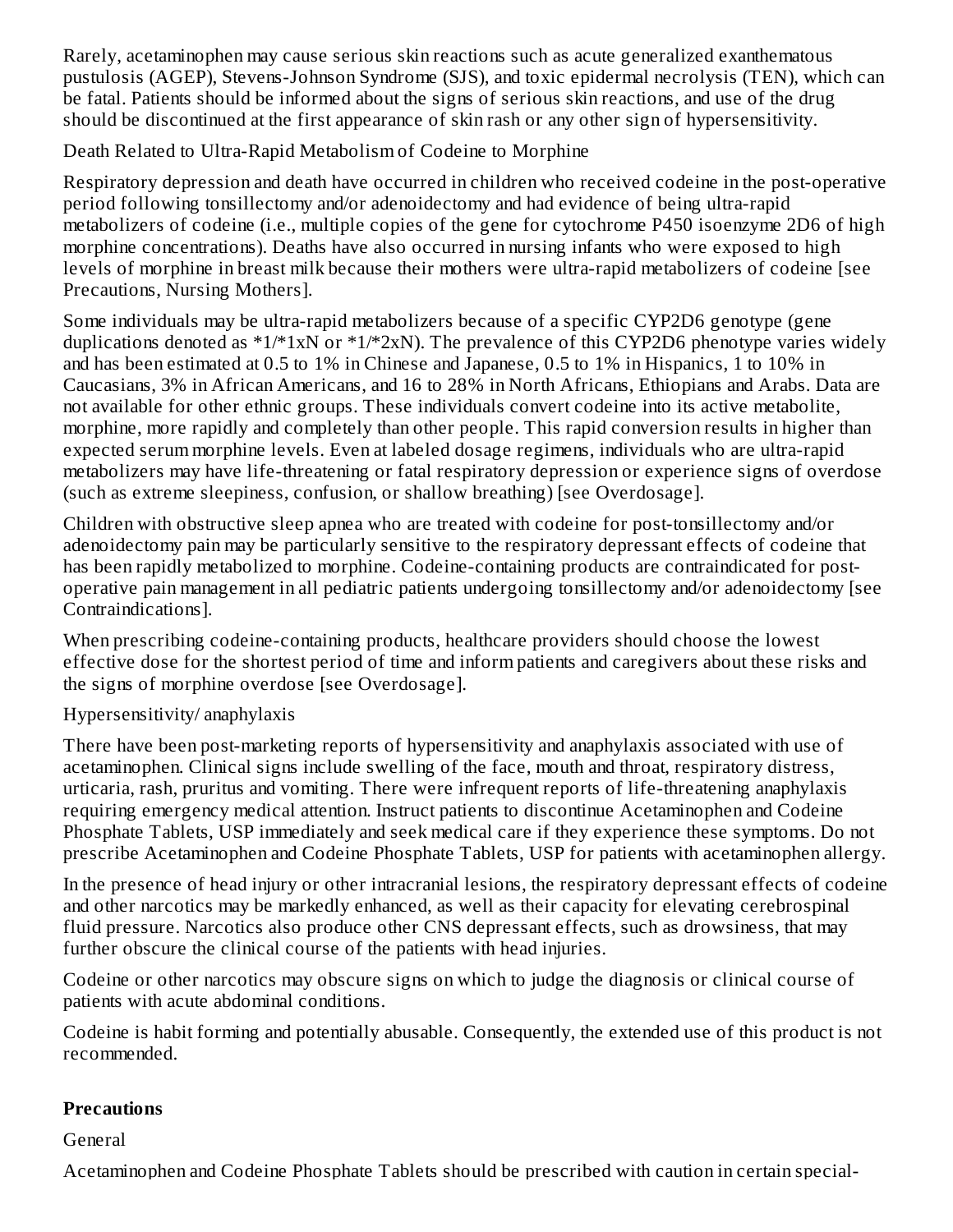risk patients, such as the elderly or debilitated, and those with severe impairment of renal or hepatic function, head injuries, elevated intracranial pressure, acute abdominal conditions, hypothyroidism, urethral stricture, Addison's disease, or prostatic hypertrophy.

## INFORMATION FOR PATIENTS/CAREGIVERS

•Do not take Acetaminophen and Codeine Phosphate Tablets, USP if you are allergic to any of its ingredients.

•If you develop signs of allergy such as a rash or difficulty breathing, stop taking Acetaminophen and Codeine Phosphate Tablets, USP and contact your healthcare provider immediately.

•Do not take more than 4000 milligrams of acetaminophen per day. Call your doctor if you took more than the recommended dose.

Codeine may impair mental and/or physical abilities required for the performance of potentially hazardous tasks such as driving a car or operating machinery. Such tasks should be avoided while taking this product.

Alcohol and other CNS depressants may produce an additive CNS depression, when taken with this combination product, and should be avoided.

Codeine may be habit forming. Patients should take the drug only for as long as it is prescribed, in the amounts prescribed, and no more frequently than prescribed.

Advise patients that some people have a genetic variation that results in codeine changing into morphine more rapidly and completely than other people. Most people are unaware of whether they are an ultrarapid codeine metabolizer or not. These higher-than-normal levels of morphine in the blood may lead to life-threatening or fatal respiratory depression or signs of overdose such as extreme sleepiness, confusion, or shallow breathing. Children with this genetic variation who were prescribed codeine after tonsillectomy and/or adenoidectomy for obstructive sleep apnea may be at greatest risk based on reports of several deaths in this population due to respiratory depression. Codeine-containing products are contraindicated in all children who undergo tonsillectomy and/or adenoidectomy. Advise caregivers of children receiving codeine-containing products for other reasons to monitor for signs of respiratory depression.

Nursing mothers taking codeine can also have higher morphine levels in their breast milk if they are ultra-rapid metabolizers. These higher levels of morphine in breast milk may lead to life-threatening or fatal side effects in nursing babies. Instruct nursing mothers to watch for signs of morphine toxicity in their infants including increased sleepiness (more than usual), difficulty breastfeeding, breathing difficulties, or limpness, Instruct nursing mothers to talk to the baby's doctor immediately if they notice these signs and, if they cannot reach the doctor right away, to take the baby to an emergency room or call 911 (or local emergency services).

## Laboratory Tests

In patients with severe hepatic or renal disease, effects of therapy should be monitored with serial liver and/or renal function tests.

## Drug Interactions

This drug may enhance the effects of other narcotic analgesics, alcohol, general anesthetics, tranquilizers such as chlordiazepoxide, sedative-hypnotics, or other CNS depressants, causing increased CNS depression.

Drug and Laboratory Test Interactions

Codeine may increase serum amylase levels.

Acetaminophen may produce false-positive test results for urinary 5-hydroxyindoleacetic acid.

Carcinogenesis, Mutagenesis, Impairment of Fertility

No adequate studies have been conducted in animals to determine whether acetaminophen and codeine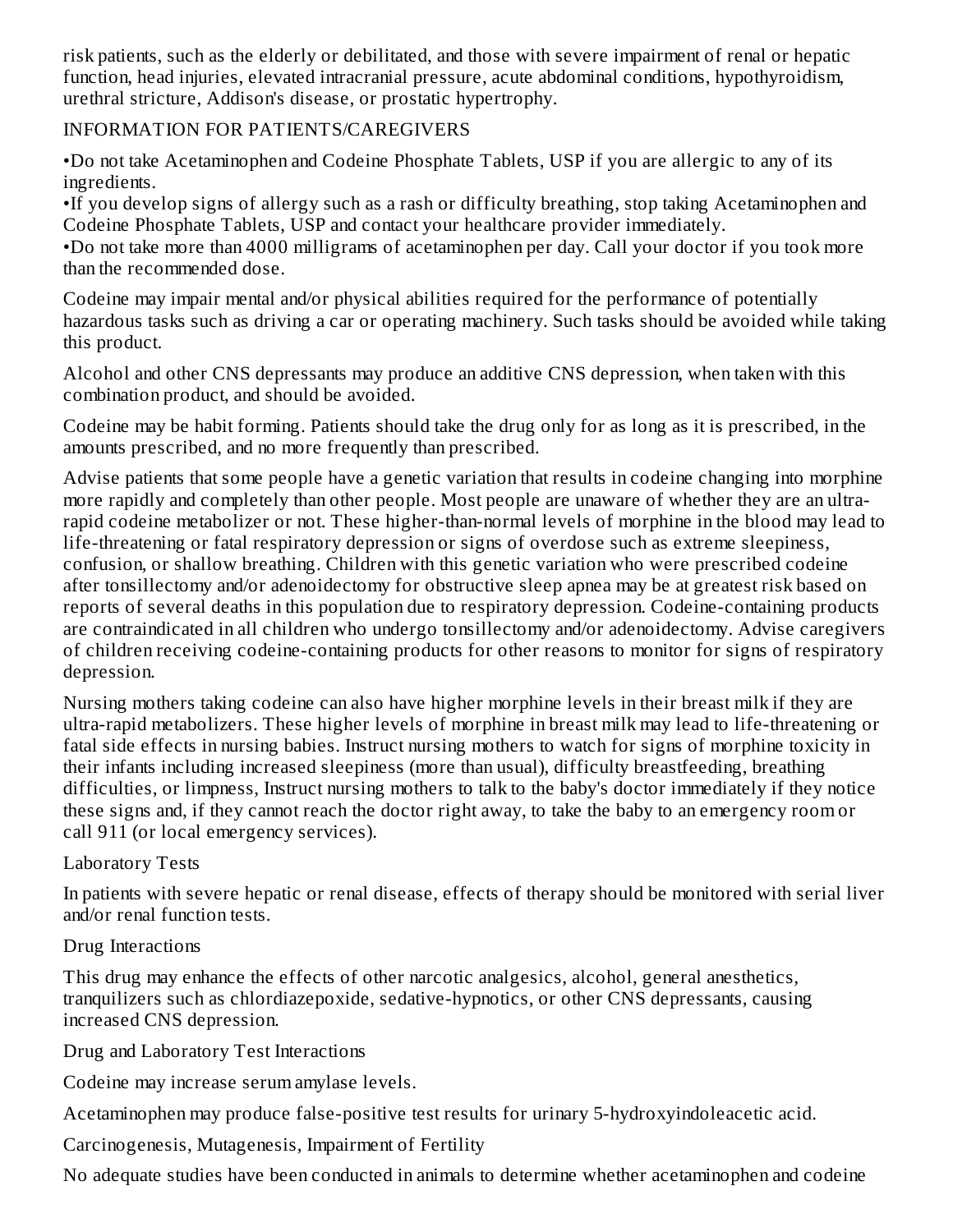have a potential for carcinogenesis or mutagenesis. No adequate studies have been conducted in animals to determine whether acetaminophen has a potential for impairment of fertility.

Acetaminophen and codeine have been found to have no mutagenic potential using the Ames Salmonella-Microsomal Activation test, the Basc test on Drosophila germ cells, and the Micronucleus test on mouse bone marrow.

## **Pregnancy**

Teratogenic Effects: Pregnancy Category C

Codeine:

A study in rats and rabbits reported no teratogenic effect of codeine administered during the period of organogenesis in doses ranging from 5 to 120 mg/kg. In the rat, doses at the 120 mg/kg level, in the toxic range for the adult animal, were associated with an increase in embryo resorption at the time of implantation. In another study a single 100 mg/kg dose of codeine administered to pregnant mice reportedly resulted in delayed ossification in the offspring.

There are no adequate and well-controlled studies in pregnant women. Acetaminophen and Codeine Phosphate Tablets should be used during pregnancy only if the potential benefit justifies the potential risk to the fetus.

#### Nonteratogenic Effects:

Dependence has been reported in newborns whose mothers took opiates regularly during pregnancy. Withdrawal signs include irritability, excessive crying, tremors, hyperreflexia, fever, vomiting and diarrhea. These signs usually appear during the first few days of life.

#### Labor and Delivery

Narcotic analgesics cross the placental barrier. The closer to delivery and the larger the dose used, the greater the possibility of respiratory depression in the newborn. Narcotic analgesics should be avoided during labor if delivery of a premature infant is anticipated. If the mother has received narcotic analgesics during labor, newborn infants should be observed closely for signs of respiratory depression. Resuscitation may be required (see Overdosage). The effect of codeine, if any, on the later growth development and functional maturation of the child is unknown.

## Nursing Mothers

Acetaminophen is excreted in breast milk in small amounts, but the significance of its effect on nursing infants is not known. Because of the potential for serious adverse reactions in nursing infants from acetaminophen, a decision should be made whether to discontinue the drug, taking into account the importance of the drug to the mother.

Codeine is secreted into human milk. In women with normal codeine metabolism (normal CYP2D6 activity), the amount of codeine secreted into human milk is low and dose-dependent. Despite the common use of codeine products to manage postpartum pain, reports of adverse events in infants are rare. However, some women are ultra-rapid metabolizers of codeine. These women achieve higherthan-expected serum levels of codeine's active metabolite, morphine, leading to higher-than-expected levels of morphine in breast milk and potentially dangerously high serum morphine levels in their breastfed infants Therefore, maternal use of codeine can potentially lead to serious adverse reactions including death, in nursing infants.

The risk of infant exposure to codeine and morphine through breast milk should be weighed against the benefits of breastfeeding for both the mother and baby. Caution should be exercised when codeine is administered to a nursing woman. If a codeine containing product is selected, the lowest dose should be prescribed for the shortest period of time to achieve the desired clinical effect. Mothers using codeine should be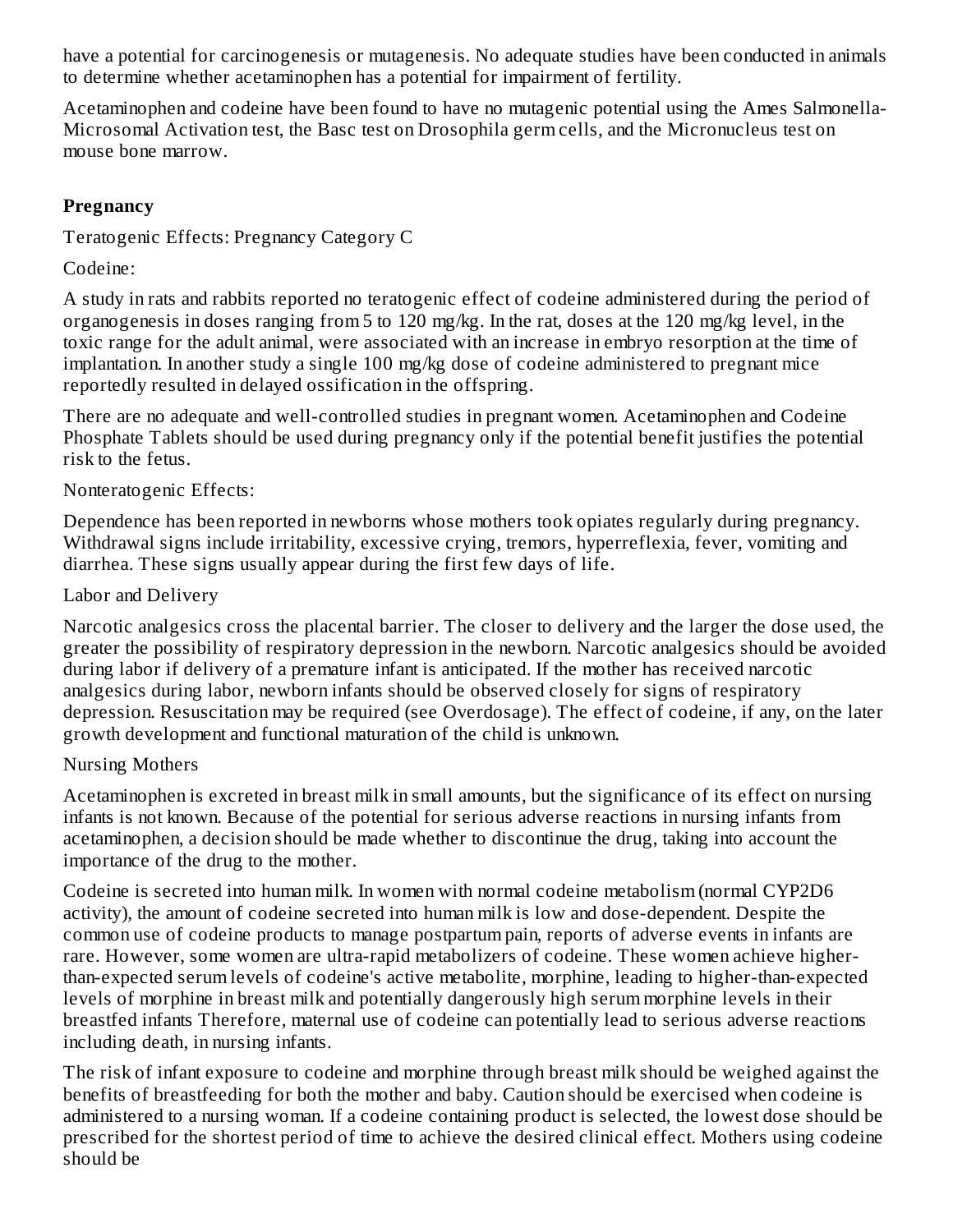informed about when to seek immediate medical care, and how to identify the signs and symptoms of neonatal toxicity, such as drowsiness or sedation, difficulty breastfeeding, breathing difficulties, and decreased tone, in their baby. Nursing mothers who are ultra-rapid metabolizers may also experience overdose symptoms such as extreme sleepiness, confusion, or shallow breathing. Prescribers should closely monitor mother-infant pairs and notify treating pediatricians about the use of codeine during breastfeeding (See Warnings – Death Related to Ultra-Rapid Metabolism of Codeine to Morphine).

## **Pediatric Us e**

Respiratory depression and death have occurred in children with obstructive sleep apnea who received codeine in the post-operative period following tonsillectomy and/or adenoidectomy and had evidence of being ultra-rapid metabolizers of codeine (i.e., multiple copies of the gene for cytochrome P450 isoenzyme CYP2D6 or high morphine concentrations). These children may be particularly sensitive to the respiratory depressant effects of codeine that has been rapidly metabolized to morphine. Codeinecontaining products are contraindicated for post-operative pain management in all pediatric patients undergoing tonsillectomy and/or adenoidectomy [see Contraindications and Warnings].

## **Advers e Reactions**

The most frequently observed adverse reactions include drowsiness, lightheadedness, dizziness, sedation, shortness of breath, nausea and vomiting. These effects seem to be more prominent in ambulatory than in non-ambulatory patients, and some of these adverse reactions may be alleviated if the patient lies down.

Other adverse reactions include allergic reactions, euphoria, dysphoria, constipation, abdominal pain, pruritus, rash, thrombocytopenia and agranulocytosis.

At higher doses codeine has most of the disadvantages of morphine including respiratory depression.

# **Drug Abuse** and **Dependence**

Controlled Substance

Acetaminophen and Codeine Phosphate Tablets are classified as a Schedule III controlled substance.

Drug Abuse and Dependence

Codeine can produce drug dependence of the morphine type and, therefore, has the potential for being abused. Psychological dependence, physical dependence and tolerance may develop upon repeated administration, and it should be prescribed and administered with the same degree of caution appropriate to the use of other oral narcotic medications.

# **Overdosage**

Following an acute overdosage, toxicity may result from codeine or acetaminophen.

Signs and Symptoms:

Toxicity from codeine poisoning includes the opioid triad of: pinpoint pupils, depression of respiration and loss of consciousness. Convulsions may occur.

In acetaminophen overdosage: dose-dependent, potentially fatal hepatic necrosis is the most serious adverse effect. Renal tubular necrosis, hypoglycemic coma and coagulation defects may also occur. Early symptoms following a potentially hepatotoxic overdose may include: nausea, vomiting, diaphoresis and general malaise. Clinical and laboratory evidence of hepatic toxicity may not be apparent until 48 to 72 hours post-ingestion.

Treatment: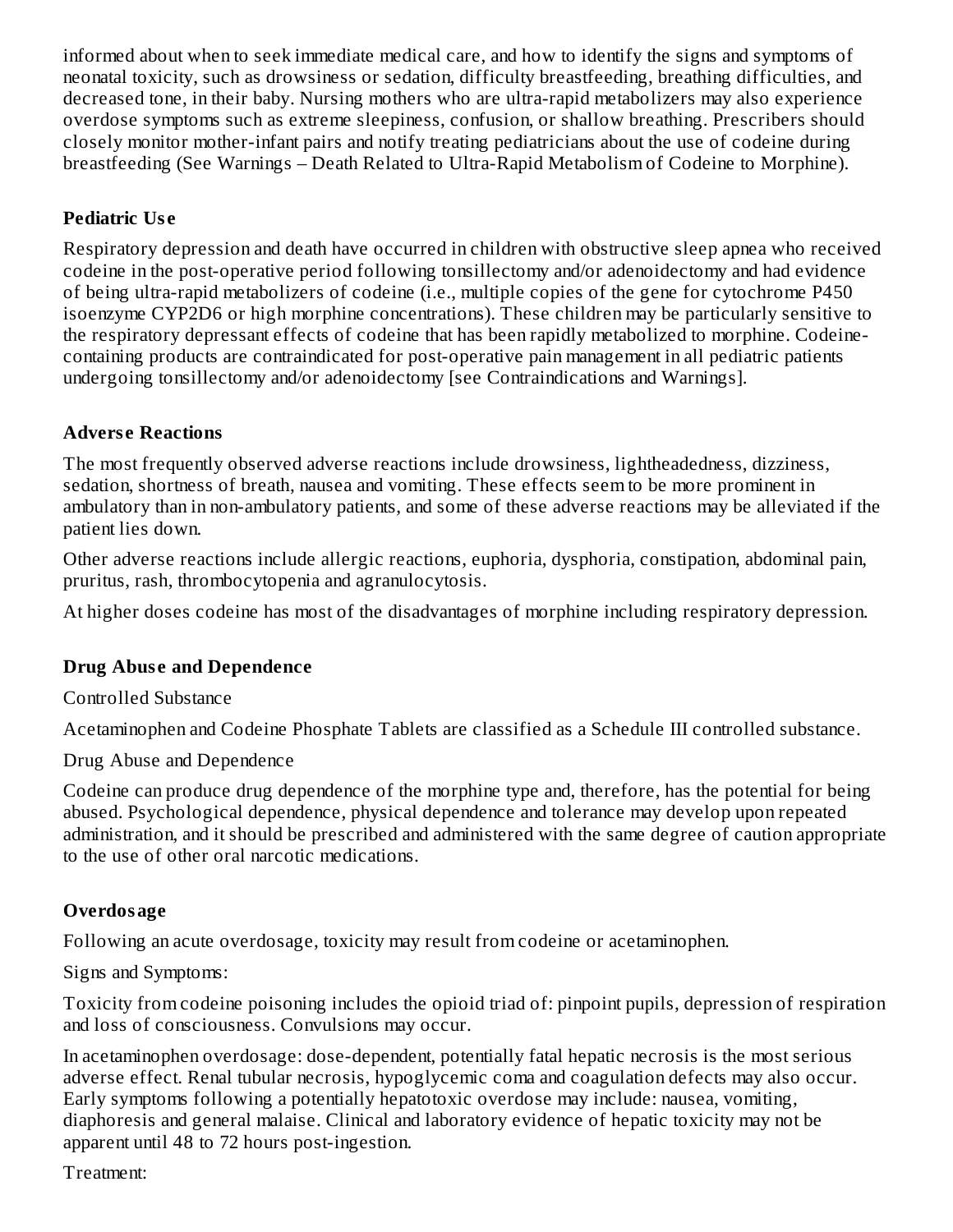A single or multiple drug overdose with acetaminophen and codeine is a potentially lethal polydrug overdose, and consultation with a regional poison control center is recommended. Immediate treatment includes support of cardiorespiratory function and measures to reduce drug absorption.

Oxygen, intravenous fluids, vasopressors and other supportive measures should be employed as indicated. Assisted or controlled ventilation should also be considered. For respiratory depression due to overdosage or unusual sensitivity to codeine phosphate, parenteral naloxone is a specific and effective antagonist.

Gastric decontamination with activated charcoal should be administered just prior to N-acetylcysteine (NAC) to decrease systemic absorption if acetaminophen ingestion is known or suspected to have occurred within a few hours of presentation. Serum acetaminophen levels should be obtained immediately if the patient presents 4 hours or more after ingestion to assess potential risk of hepatotoxicity; acetaminophen levels drawn less then 4 hours post-ingestion may be misleading. To obtain the best possible outcome, NAC should be administered as soon as possible where impending or evolving liver injury is suspected. Intravenous NAC may be administered when circumstances preclude oral administration.

Vigorous supportive therapy is required in severe intoxication. Procedures to limit the continuing absorption of the drug must be readily performed since the hepatic injury is dose dependent and occurs early in the course of intoxication.

## **Dosage and Administration**

Dosage should be adjusted according to severity of pain and response of the patient.

Codeine Phosphate 15mg to 60mg 360 mg

Acetaminophen 300 mg to 1000 mg 4000 mg

The usual dose of codeine phosphate in children is 0.5 mg/kg.

Doses may be repeated up to every 4 hours.

The prescriber must determine the number of tablets per dose, and the maximum number of tablets per 24 hours, based upon the above dosage guidance. This information should be conveyed in the prescription.

It should be kept in mind, however, that tolerance to codeine can develop with continued use and that the incidence of untoward effects is dose related. Adult doses of codeine higher than 60 mg fail to give commensurate relief of pain but merely prolong analgesia and are associated with an appreciably increased incidence of undesirable side effects. Equivalently high doses in children would have similar effects.

**Pleas e view the drug manufacturer's completedrug information at the FDA site: http://dailymed.nlm.nih.gov/dailymed/lookup.cfm?s etid=8bc4108b-314e-4a52-a37c-631c6b869b04**

# **Label**

NDC: 51655-802-54 Codeine Phosphate & APAP 30/300MG CIII 15 Tablets Rx Only Lot: Exp: Store at 20C to 25C (68-77F) Keep out of reach of children. Dosage: See package insert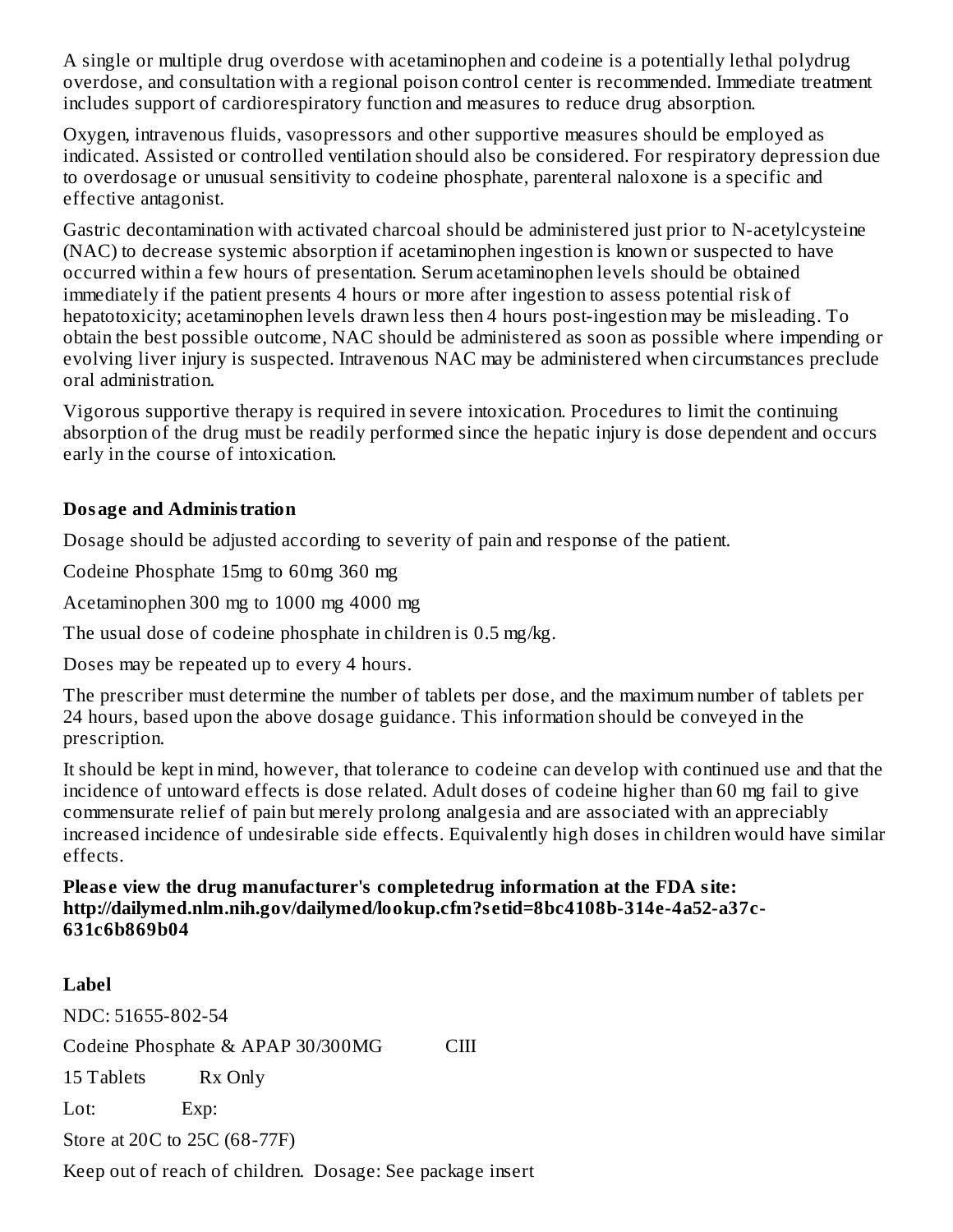Manufacturered By: Amneal Pharmaceuticals of NY Manufacture Address: Hauppage, NY 11788 Manufacture NDC: 65162-033-11 Mfg Lot: Distributed by: Northwind Pharmaceuticals Indianapolis, IN 46256



NDC: 51655-802-53

Codeine Phosphate & APAP 30/300MG CIII

10 Tablets Rx Only

Lot: Exp:

Store at 20C to 25C (68-77F)

Keep out of reach of children. Dosage: See package insert

Manufacturered By: Amneal Pharmaceuticals of NY

Manufacture Address: Hauppage, NY 11788

Manufacture NDC: 65162-033-11 Mfg Lot:

Distributed by: Northwind Pharmaceuticals Indianapolis, IN 46256

|                                                                           | NDC: 51655-802-53<br><b>CODEINE PHOSPHATE</b>                                                                                                                                                                                    | NDC: 51655-802-53<br>Drug: 10 Tablets<br><b>C</b> <sub>III</sub><br><b>CODEINE &amp; APAP 30/300MG</b><br>Lot: C20214 2<br>Exp: 03/16 |                                                                                                                                                  |
|---------------------------------------------------------------------------|----------------------------------------------------------------------------------------------------------------------------------------------------------------------------------------------------------------------------------|---------------------------------------------------------------------------------------------------------------------------------------|--------------------------------------------------------------------------------------------------------------------------------------------------|
| Ē<br>N                                                                    | & APAP 30/300MG<br><b>10 Tablets</b>                                                                                                                                                                                             |                                                                                                                                       | NDC: 51655-802-53<br><b>C</b> III<br>Drug: 10 Tablets<br><b>CODEINE &amp; APAP 30/300MG</b>                                                      |
| Ξ<br>4<br>www.<br>$\mathsf{N}$<br>ග<br>$\mathbf 2$<br>$\ddot{\mathbf{C}}$ | Lot C20214 2<br>Exp: 03/16<br>STORE AT STORE AT 20C TO 25C (68-77F)<br>Keep out of reach of children.<br>Dosage: See package insert<br>Manufactured By: Amneal Pharmaceuticals of NY<br>Manufacture Address: Hauppauge, NY 11788 | <b>Rx Only</b>                                                                                                                        | Lot: C20214 2<br>Exp: 03/16<br>NDC: 51655-802-53<br>c <sub>m</sub><br>Drug: 10 Tablets<br>CODEINE & APAP 30/300MG<br>Lot: C20214 2<br>Exp: 03/16 |
| $\Rightarrow$                                                             | Manufacture NDC: 65162-033-11<br>Mig Lot HC20214<br>Distributed by: NORTHWIND PHARMACEUTICALS Indianapolis, IN 46256<br>Rx #                                                                                                     | 17107                                                                                                                                 | NDC: 51655-802-53<br>$III$<br>Drug: 10 Tablets<br>CODEINE & APAP 30/300MG<br>Lot: C20214 2<br>Exp: 03/16                                         |

# **ACETAMINOPHEN AND CODEINE**

codeine phosphate and apap tablet